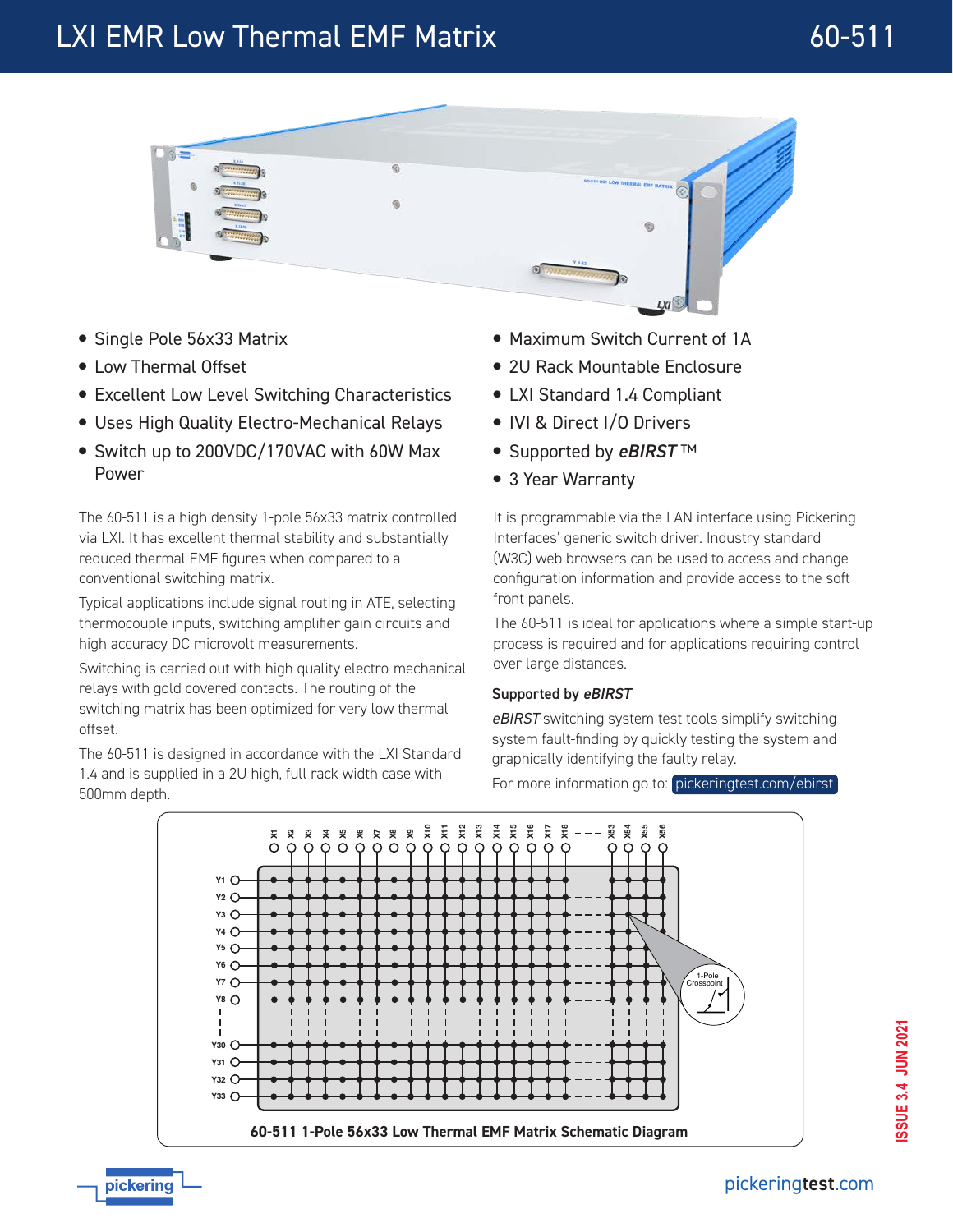### Relay Type

The 60-511 is fitted with high quality electro-mechanical relays with palladium-ruthenium, gold covered bifurcated contacts.

These relays are leaded types (not surface mount) so field maintenance is greatly simplified. Also a spare reed relay is built onto the matrix circuit boards to allow easy maintenance with minimum downtime (a fully populated 60-511 chassis has four matrix circuit boards).

#### Switching Specification

| Switch Type                        | Electro-mechanical                                        |  |
|------------------------------------|-----------------------------------------------------------|--|
| Contact Type:                      | Palladium-Ruthenium.<br>Gold Covered<br><b>Bifurcated</b> |  |
| Max Switch Voltage:                | 200VDC/170VAC*                                            |  |
| Max Hot Switch Power:              | 60W                                                       |  |
| Max Switch Current:                | 1А                                                        |  |
| Max Carry Current:                 | 1A                                                        |  |
| Path Resistance - On:              | $500 \text{m}\Omega$ typical<br>$<$ 10 maximum            |  |
| Path Resistance - Off <sup>.</sup> | $>10^{9}$ $\Omega$                                        |  |
| Operate Time:                      | $<$ 3 $ms$                                                |  |
| Expected Life (operations)         |                                                           |  |
| Very low power signal load:        | $>1\times10^{8}$                                          |  |
| Low power load (2W):               | $>1.5\times10^{7}$ (0.1A 20VDC)                           |  |
| Medium power load (30W):           | (1A 30VDC)<br>>5x10 <sup>6</sup>                          |  |
| Full power load (60W):             | (1A 60VDC)<br>$>1\times10^{5}$                            |  |

\* For full voltage rating, signal sources to be switched must be fully isolated from mains supply and safety earth.

#### Thermal EMF Specification

| Relay Operated         | Typical    | Maximum † |
|------------------------|------------|-----------|
| 1-pole (single ended): | $<1.5$ $U$ | <3µV      |

† Thermal emf increases with the time that the relay contacts remain closed, reaching a maximum after 20 minutes.

#### Power Source

| Universal AC mains supply, 90 to 264VAC 50-60Hz |                    |  |
|-------------------------------------------------|--------------------|--|
| l Power Inlet: I                                | Male IEC connector |  |

#### LAN Interface

Compliant to LXI Standard 1.4, the 60-511 has a 1000Base-T Ethernet Interface via a standard RJ-45 connector mounted on the rear panel with an LCD display showing the unit's IP address.\* \*Note: Legacy units may not have 1000Base-T support or be fitted with an LCD display.

#### Mechanical Characteristics

Supplied configured ready for rack mounting.

Dimensions: 2U high, full rack width, 500mm depth

3D models for all versions in a variety of popular file formats are available on request.

#### **Connectors**

Signals via front panel connectors:

X connections: 25-pin male D-type

Y connections: 37-pin male D-type

For pin outs please refer to the operating manual.

#### Operating/Storage Conditions

#### Operating Conditions

| Ctesses and Teansport Canditions |                                   |  |
|----------------------------------|-----------------------------------|--|
| Altitude:                        | 5000m                             |  |
| Humidity:                        | Up to 95% non-condensing          |  |
| Operating Temperature:           | $0^{\circ}$ C to +55 $^{\circ}$ C |  |
|                                  |                                   |  |

#### Storage and Transport Conditions

| Storage Temperature: | $-20^{\circ}$ C to $+75^{\circ}$ C |
|----------------------|------------------------------------|
| Humidity:            | Up to 95% non-condensing           |
| Altitude:            | 15000m                             |

#### Safety & CE Compliance

All products are fully CE compliant and meet applicable EU directives: Low-voltage safety EN61010- 1:2010, EMC Immunity EN61326-1:2013, Emissions EN55011:2009+A1:2010.

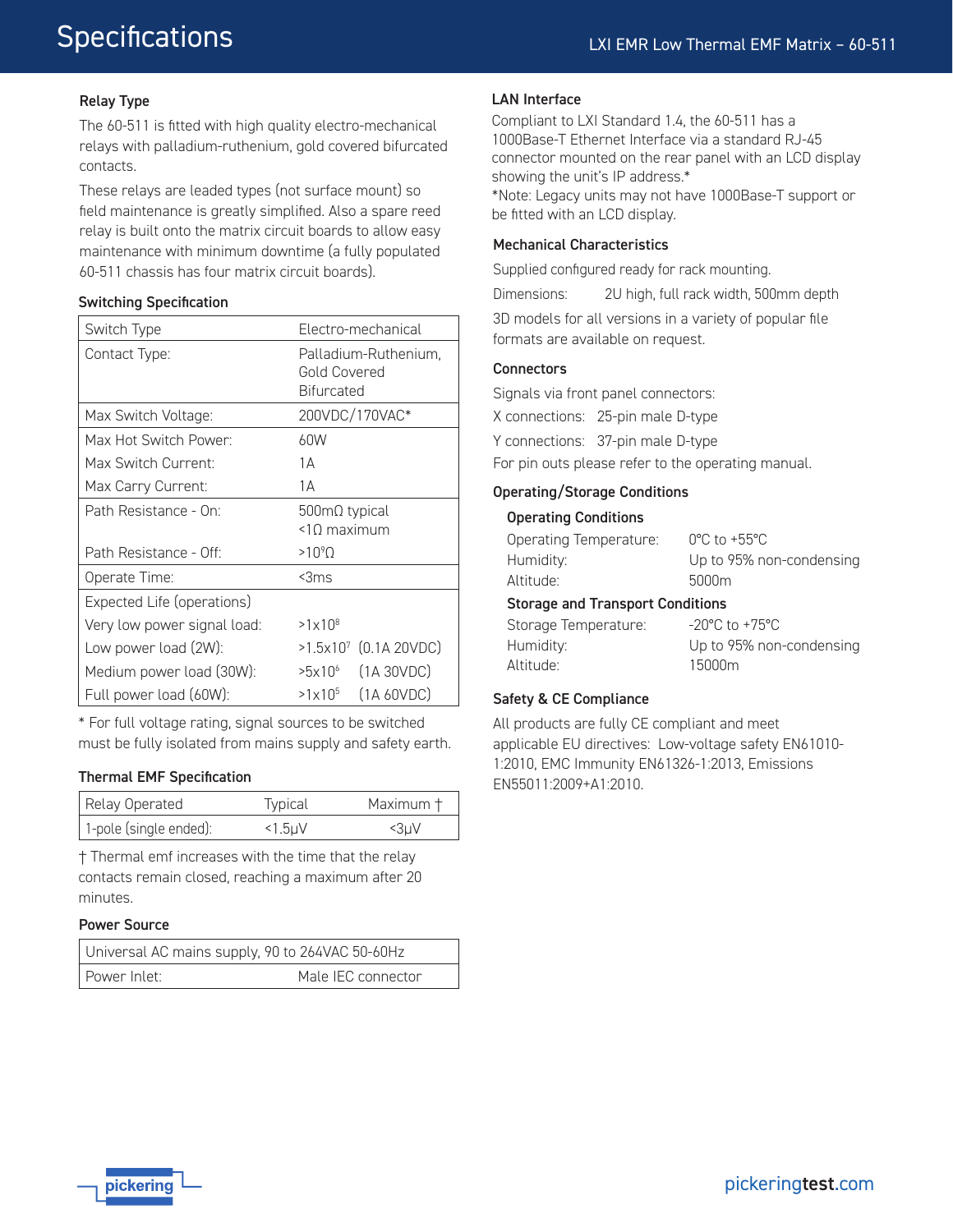# Ordering Information

#### Product Order Codes

| 1-Pole 56x33 EMR Low Thermal EMF Matrix 60-511-001 |  |
|----------------------------------------------------|--|
| 1-Pole 42x33 EMR Low Thermal EMF Matrix 60-511-002 |  |
| 1-Pole 28x33 EMR Low Thermal EMF Matrix 60-511-003 |  |
| 1-Pole 14x33 EMR Low Thermal EMF Matrix 60-511-004 |  |

#### Product Customization

Pickering LXI units are designed and manufactured on our own flexible manufacturing lines, giving complete product control and enabling simple customization to meet very specific requirements.

Customization can include:

- Alternative relay types
- Mixture of relay types
- Alternative number of relays
- Different performance specifications

All customized products are given a unique part number, fully documented and may be ordered at any time in the future. Please contact your local sales office to discuss.

#### Support Products

#### eBIRST Switching System Test Tool

This product is supported by the *eBIRST* test tools which simplify the identification of failed relays, the required *eBIRST* tools are below. This product requires master slave testing and one set of each tool is required together with the master slave cable 93-970-301. For more information go to: [pickeringtest.com/ebirst](http://www.pickeringtest.com/ebirst) Connector Test Tool Adaptor 25-pin 37-pin 93-005-001 93-005-001 93-005-414 93-005-418

#### Mating Connectors & Cabling

For connection accessories for the 60-511 please refer to the [90-007D](http://www.pickeringtest.com/content/downloads/datasheets/90-007D.pdf) 37-pin D-type and [90-008D](http://www.pickeringtest.com/content/downloads/datasheets/90-008D.pdf) 25-pin D-type Connector Accessories data sheets where a complete list and documentation can be found for accessories, or refer to the Connection Solutions catalog.



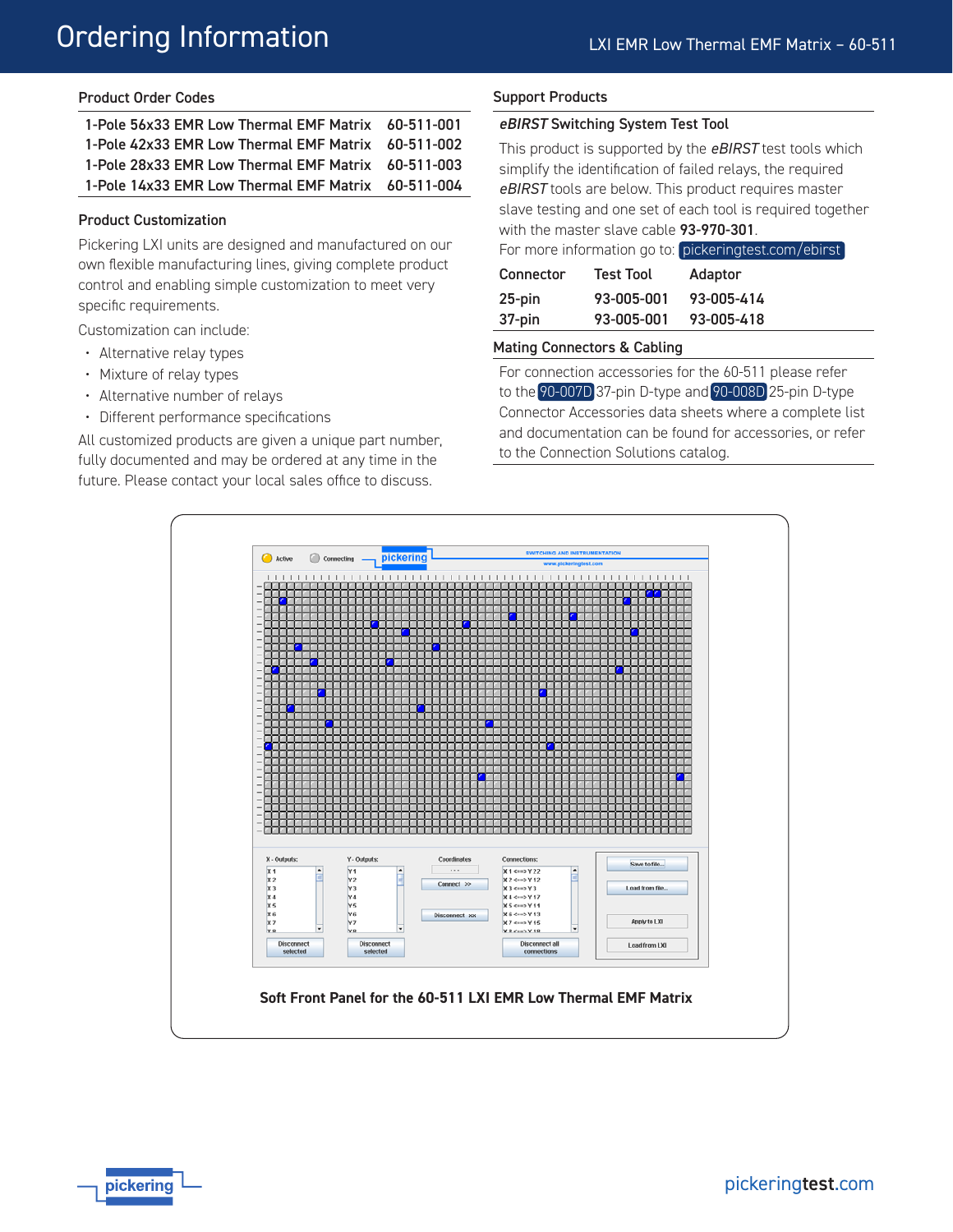## Connectivity Solutions

We provide a full range of supporting cable and connector solutions for all our switching products—20 connector families with 1200+ products. We offer everything from simple mating connectors to complex cables assemblies and terminal blocks. All assemblies are manufactured by Pickering and are guaranteed to mechanically and electrically mate to our modules.



Connectors & Backshells Multiway Cable Assemblies RF Cable Assemblies Connector Blocks







We also offer customized cabling and have a free online Cable Design Tool that can be used to create custom cable solutions for many applications. Visit: [pickeringtest.com/cdt](http://www.pickeringtest.com/cdt) to start your design.

#### Mass Interconnect

We recommend the use of a mass interconnect solution when an Interchangeable Test Adapter (ITA) is required for a PXI or LXI based test system. Our modules are fully supported by both Virginia Panel and MacPanel.

### Pickering Reed Relays

We are the only switch provider with in-house reed relay manufacturing capability via our Relay Division. These instrument grade reed relays feature *SoftCenter*™ technology, ensuring long service life and repeatable contact performance. To learn more, please go to: [pickeringrelay.com](http://www.pickeringrelay.com)





# Programming

Pickering provide kernel, IVI and VISA (NI & Keysight) drivers which are compatible with all Microsoft supported versions of Windows and popular older versions. For a list of all supporting operating systems, please see: [pickeringtest.com/os](http://pickeringtest.com/os)

The VISA driver is also compatible with Real-Time Operating Systems such as LabVIEW RT. For other RTOS support contact Pickering. These drivers may be used with a variety of programming environments and applications including:

- Pickering Interfaces Switch Path Manager
- National Instruments products (LabVIEW, LabWindows/CVI, Switch Executive, MAX, TestStand, VeriStand, etc.)
- Microsoft Visual Studio products (Visual Basic, Visual C+)
- Keysight VEE and OpenTAP
- Mathworks Matlab
- Marvin ATEasv

• MTQ Testsolutions Tecap Test & Measurement Suite

As well as various open source environments such as:

- Sharp Develop
- Dev-C++

To learn more about software drivers and development environments, please go to: [pickeringtest.com/software](http://www.pickeringtest.com/support/software-capabilities)